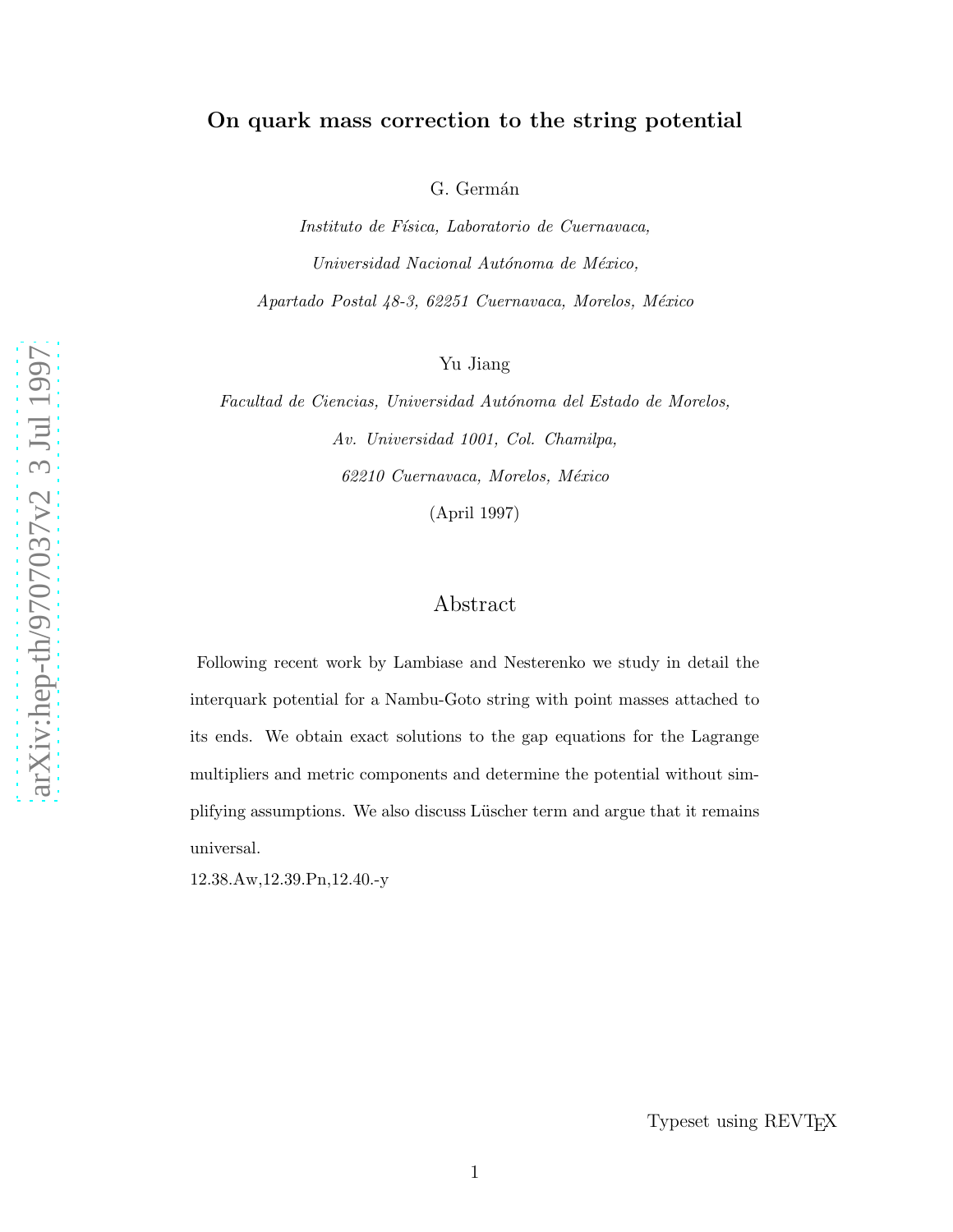# I. INTRODUCTION

There has been considerable effort in trying to understand the forces between quarks in terms of strings and several models have been proposed with different degrees of success. The Nambu-Goto model [1], which is a direct generalization of the covariant action for a relativistic point particle moving in space-time, describes the evolution of a string. When this string evolves sweeps out a two-dimensional world sheet surface embedded in a higher dimensional space-time. The area of this surface is precisely the Nambu-Goto action. Close to this are the generalized Eguchi models [2] of which Schild's [3] is a particular case. The functional-integral quantization of these models has been studied by Lüscher, Symanzik and Weisz [4] and by Alvarez [5] who calculated the static potential in the large-d limit, where d is the number of dimensions of the embedding space. The result obtained by Alvarez turned out to be correct for any d as shown latter by Arviz [6]. The Nambu-Goto string model gives qualitatively encouraging results as a large-N QCD string i.e., the interquark potential is linear for large distances which is understood as a signal of confinement, it also has linear Regge trajectories and presents a transition to a deconfined phase with vanishing string tension at certain temperature [7]. Quantitatively, however, this model is not in very good shape with numerical values closer to those obtained in Monte Carlo simulations of an  $SU(2)$  lattice gauge theory rather than  $SU(3)$  [8]. Also it has been shown [9] that agreement of the Nambu-Goto string with a calculation of the high-temperature partition function of a QCD flux tube would require an infinite number of massive world-sheet degrees of freedom. Thus, the model has been modified by populating the string with scalar an Fermi fields improving some of the quantitative results [10]. However the prize to pay is too high since the conformal invariance of the theory is explicitly broken [11]. It seems that the Nambu-Goto string or naive modifications of it will not give us the QCD string. Still the Nambu-Goto model remains very useful as the simplest string model where some calculations can be done without undue effort and mathematical methods as well as new physical ideas can be tested. More elaborated extensions of Nambu-Goto have incorporated an extrinsic curvature term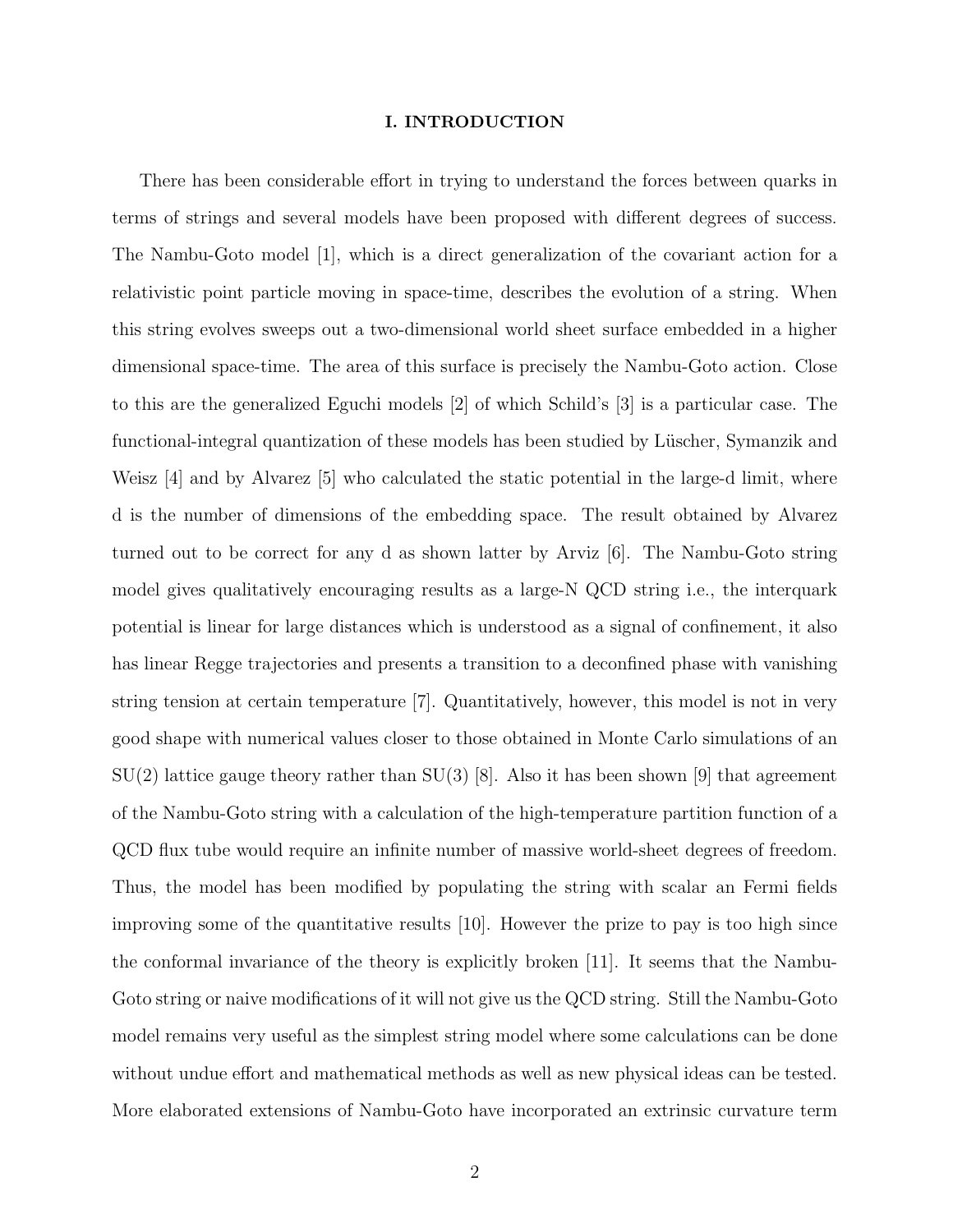in the action (the so-called rigid or Polyakov-Kleinert string [12]) and several properties of interest have been investigated [13]. Rigid strings coupled to long range Kalb-Ramond fields have been also studied [14], and more recently "confining strings" [15] seem to be very promising models for the QCD string. In all of these models one important problem is to determine the potential between two sources i.e., the so called interquark static potential. This potential has been calculated by various perturbative and non-perturbative methods. The common feature has been, however, the assumption of infinitely massive quarks at the ends of the string which is equivalent to impossing fixed ends boundary conditions. In a recent series of papers a consistent method has been proposed to study the effects of finite point masses attached to the ends of the string [16]. In particular a variational estimation of the Nambu-Goto string potential has been worked out although with some simplifying assumptions[17]. Here we reconsider this problem and present the solutions to the gap equations and determine the interquark potential as well as other quantities of interest exactly. We also provide a discussion of Lüscher term and argue that it remains universal with no mass contributions coming from the point particles attached to the ends of the string. In section II we present the model and equations for the Lagrange multipliers and metric components. We also obtain a very simple looking formula for the interquark potential. The numerical analysis of the equations and various quantities of interest is carried out in section III. We also compare with the approximated results of [17]. Finally section IV comprises a discussion of Lüscher term and argue that it remains universal. We conclude with a brief account of our results.

### II. THE MODEL AND GAP EQUATIONS

At the quantum level the Nambu-Goto model is given by the following functional integral

$$
Z = \int [Dx^{\mu}]e^{-S},\tag{2.1}
$$

in Euclidean space, the action S is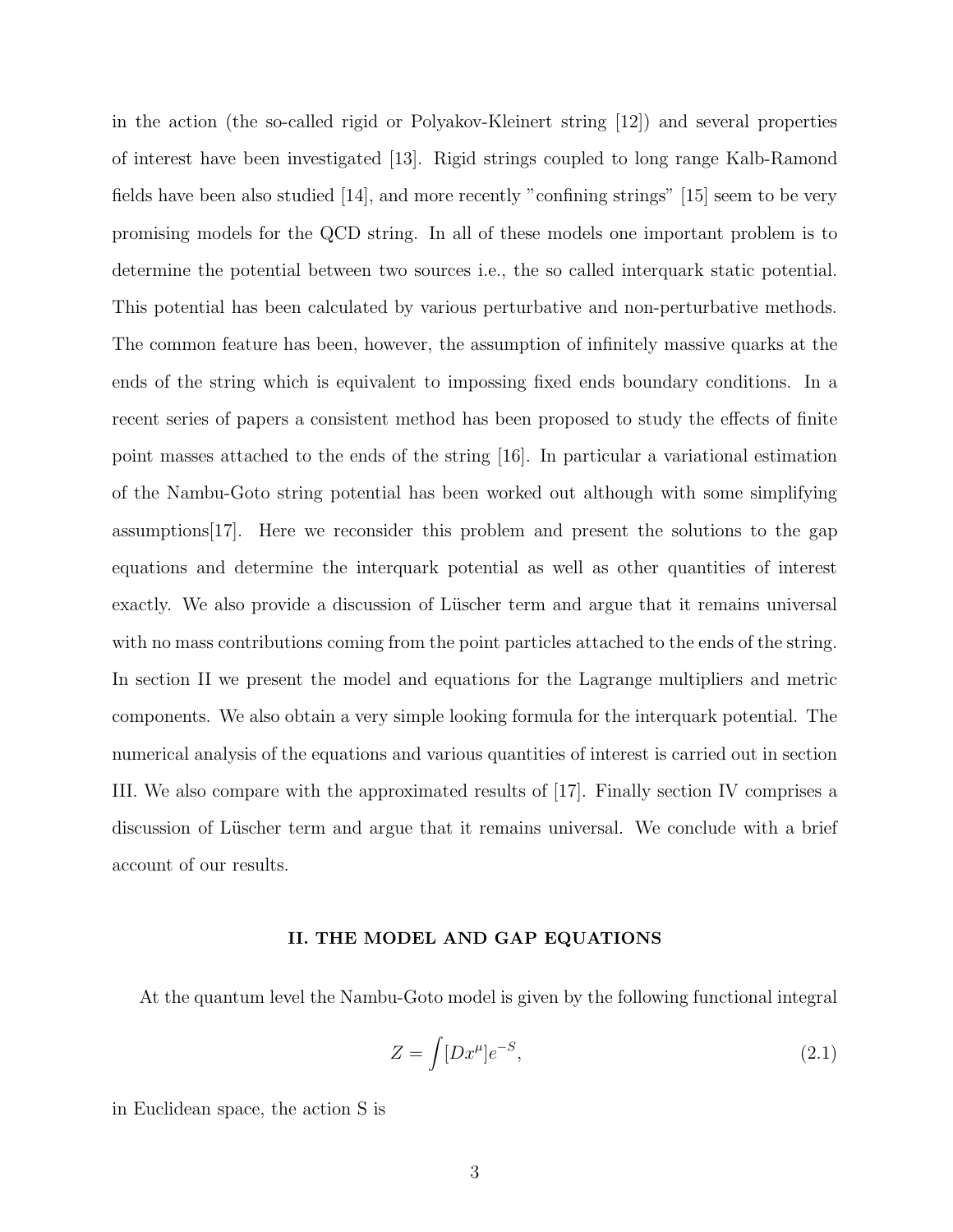$$
S = M_0^2 \int d^2 \xi \sqrt{g} + \sum_{a=1}^2 m_a \int_{C_i} ds_a, \qquad (2.2)
$$

where  $M_0^2$  is the string tension,  $C_i(i = 1, 2)$  are the world trajectories of the string massive ends and  $q$  is the determinant of the metric

$$
g_{ij} = \partial_i x^{\mu}(\xi_i) \partial_j x^{\nu}(\xi_i) \eta_{\mu\nu}, \qquad i = 0, 1.
$$
 (2.3)

The  $x^{\mu}$ ,  $\mu = 0, 1, ..., d - 1$  are the string coordinates and  $\eta_{\mu\nu}$  is the embedding Euclidean metric of the space where the string evolves,  $g^{ij}$  is thus the induced metric on the world sheet swept out by the string. To study the model further it is convenient to specify a gauge, we choose the "physical gauge" or Monge parametrization

$$
x^{\mu}(\xi_i) = (t, r, u^a(t, r)), \tag{2.4}
$$

where the  $\vec{u}^a(t, r)$ ,  $a = 2, ..., d - 1$  are the  $(d - 2)$  transverse oscillations of the string. We further introduce composite fields  $\sigma_{ij}$  given by

$$
\sigma_{ij} = \partial_i \vec{u} \cdot \partial_j \vec{u}.\tag{2.5}
$$

The metric  $g_{ij}$  and string coordinates  $\vec{u}$  become independent fields by introducing Eq. (2.3) as a constraint. This requires the use of Lagrange multipliers  $\alpha^{ij}$  which also become independent variables. The functional integral Eq. (2.1) then becomes

$$
Z = \int [D\vec{u}][D\alpha][D\sigma]e^{-S(\vec{u},\alpha,\sigma)}, \qquad (2.6)
$$

where the action Eq.  $(2.2)$  is now given by

$$
S = M_0^2 \int_0^\beta dt \int_0^R dr \left[ \sqrt{\det(\delta_{ij} + \sigma_{ij})} + \frac{1}{2} \alpha^{ij} (\partial_i \vec{u} \cdot \partial_j \vec{u} - \sigma_{ij}) \right] + \sum_{a=1}^2 m_a \int dt \sqrt{1 + \dot{u}^2(t, r_a)} \qquad r_1 = 0, \qquad r_2 = R.
$$
 (2.7)

It has been shown by Alvarez that, at the saddle point, the Lagrange parameters  $\alpha^{ij}$  as well as the metric components  $\sigma_{ij}$  become symmetric constant matrices with no dependence on t and r. Thus while  $\vec{u} = \vec{u}(t,r)$  is in general a function of t and r,  $\dot{\vec{u}}^2 = \sigma_0$  becomes, at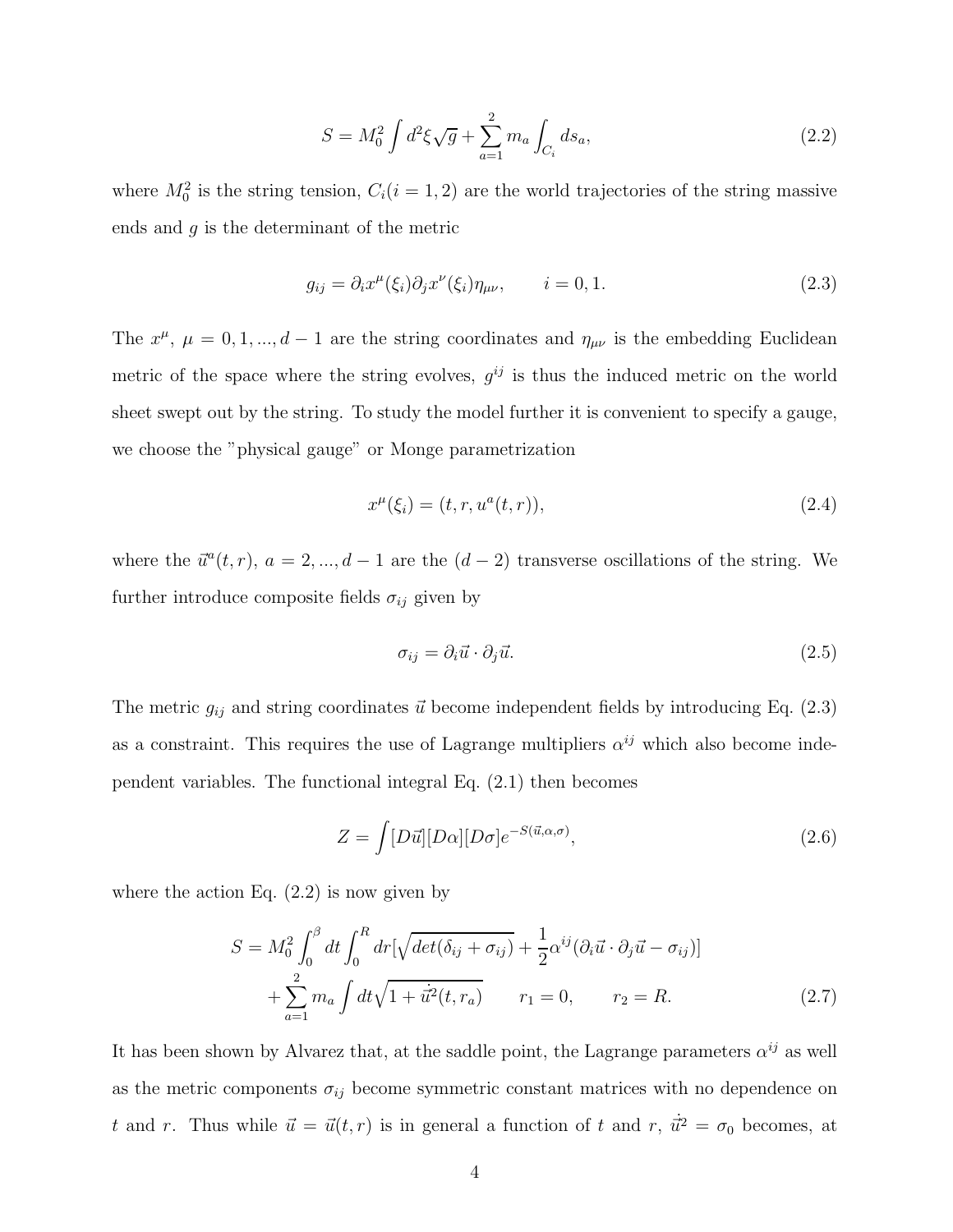the saddle point, a constant. This fact simplifies the problem considerably. Since the action is quadratic in the string oscillations  $\vec{u}^a$  we can do the gaussian integral inmediately. The resulting action, in the particular case where  $m_1 = m_2 = m$ , can be written as

$$
S(\alpha,\sigma) = M_0^2 \beta R \left[ \sqrt{(1+\sigma_0)(1+\sigma_1)} - \frac{1}{2} (\alpha_0 \sigma_0 + \alpha_1 \sigma_1) - \sqrt{\frac{\alpha_1}{\alpha_0}} \lambda \right] + 2m\beta. \tag{2.8}
$$

Here  $\lambda$  is related to the Casimir energy  $E_c = \frac{1}{2}$  $\frac{1}{2} \sum_{k=1}^{\infty} \omega_k$  as follows

$$
\lambda = -\frac{(D-2)}{M_0^2 R} E_c,
$$
\n(2.9)

and the last term in Eq. (2.8) is the contribution to the action due to the point masses at the ends of the string. This term can be set to zero with an appropriate redefinition of S. Thus we ignore this term in what follows. The Casimir energy  $E_c$  depends on the eigenmomenta  $\omega_k$  which on its turn depend on the boundary conditions imposed on the system. For a string with infinitely heavy quarks attached to its ends we impose fixed ends boundary conditions, in this case

$$
\omega_k = \frac{n\pi}{R} \qquad n = 1, 2, ..., \tag{2.10}
$$

and the Casimir energy is

$$
E_c = \frac{1}{2} \sum_{k=1}^{\infty} \omega_k = \frac{\pi}{2R} \sum_{n=1}^{\infty} n = -\frac{\pi}{24R},
$$
\n(2.11)

where the last term was obtained by the use of Riemann's  $\zeta$ -function i.e.,  $\sum_{n=1}^{\infty} n$  =  $[\sum_{n=1}^{\infty} \frac{1}{n^{\nu}}]_{\nu=-1} = \zeta(-1) = -\frac{1}{12}$ . In the case of finite quark masses the problem becomes increasingly difficult to dealt with even when  $m_1 = m_2$ . It can be shown that in this case  $(m_1 = m_2 = m)$  the Casimir energy is given by [17]

$$
E_c = \frac{1}{2\pi R} \int_0^\infty dx \ln[1 - (\frac{x - s}{x + s})^2 e^{-2x}], \tag{2.12}
$$

where

$$
s = \frac{\rho}{\mu} \alpha_0 \sqrt{1 + \sigma_0},\tag{2.13}
$$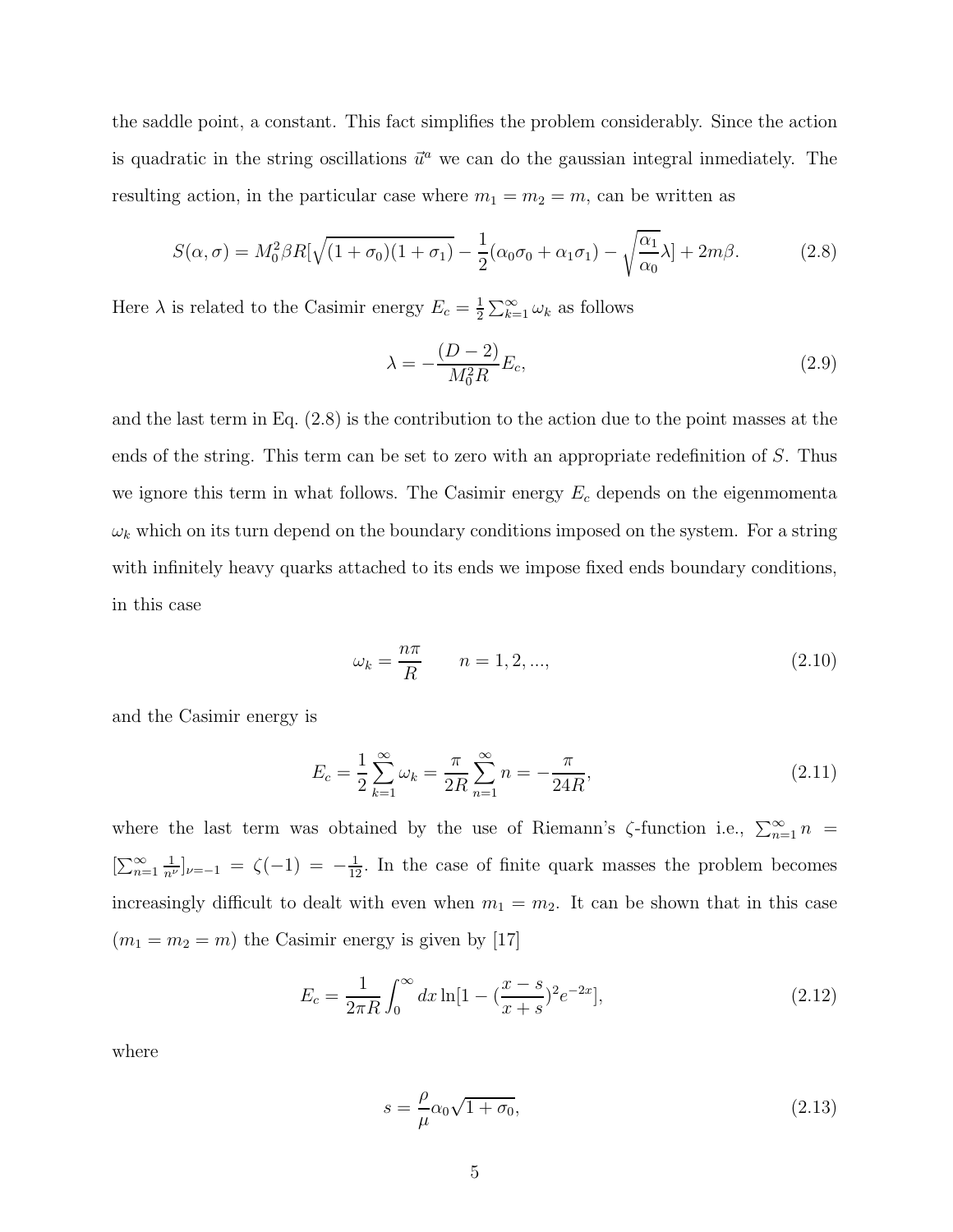and

$$
\rho = M_0 R, \qquad \mu = \frac{m}{M_0}, \tag{2.14}
$$

are dimensionless quantities corresponding to the (extrinsic) length and point masses attached to the ends of the string, respectively. The equation for  $\lambda$  Eq. (2.9) becomes

$$
\lambda = -\frac{(D-2)}{2\pi\rho^2} \eta(s),\tag{2.15}
$$

where

$$
\eta(s) = \int_0^\infty dx \ln[1 - (\frac{x - s}{x + s})^2 e^{-2x}].\tag{2.16}
$$

It is also convenient to write  $\lambda$  in the form

$$
\lambda = \frac{(D-2)\pi}{24\rho^2} - \frac{(D-2)}{2\pi\rho^2} \int_0^\infty dx \ln[1 + \frac{4sx}{(x+s)^2} \frac{1}{e^{2x} - 1}].\tag{2.17}
$$

Note that  $\lambda$  is a function of  $\alpha_0$  and  $\sigma_0$  through s, Eq. (2.13). Thus when writing the equations for the Lagrange multipliers and metric components derivatives of  $\lambda$  with respect to  $\sigma_0$  and  $\alpha_0$  should appear. These are given by

$$
\alpha_0 = \sqrt{\frac{1+\sigma_1}{1+\sigma_0}} - \frac{\sqrt{\alpha_0 \alpha_1}}{1+\sigma_0} \frac{\partial \lambda}{\partial \alpha_0},
$$
\n(2.18a)

$$
\alpha_1 = \sqrt{\frac{1+\sigma_0}{1+\sigma_1}},\tag{2.18b}
$$

$$
\sigma_0 = \frac{1}{\alpha_0} \sqrt{\frac{\alpha_1}{\alpha_0}} \lambda - 2 \sqrt{\frac{\alpha_1}{\alpha_0}} \frac{\partial \lambda}{\partial \alpha_0},\tag{2.18c}
$$

$$
\sigma_1 = -\frac{1}{\sqrt{\alpha_0 \alpha_1}} \lambda,\tag{2.18d}
$$

where, in Eq. (2.18a),  $\frac{\partial \lambda}{\partial \sigma_0}$  has been replaced by

$$
\frac{\partial \lambda}{\partial \sigma_0} = \frac{\alpha_0}{2(1 + \sigma_0)} \frac{\partial \lambda}{\partial \alpha_0}.
$$
\n(2.19)

The potential  $V(\rho)$  is obtained in the usual way  $e^{-\beta V(\rho)} \sim Z$ ,  $\beta \to \infty$  and is given by the simple looking formula

$$
\overline{V}(\rho) = \rho \alpha_0,\tag{2.20}
$$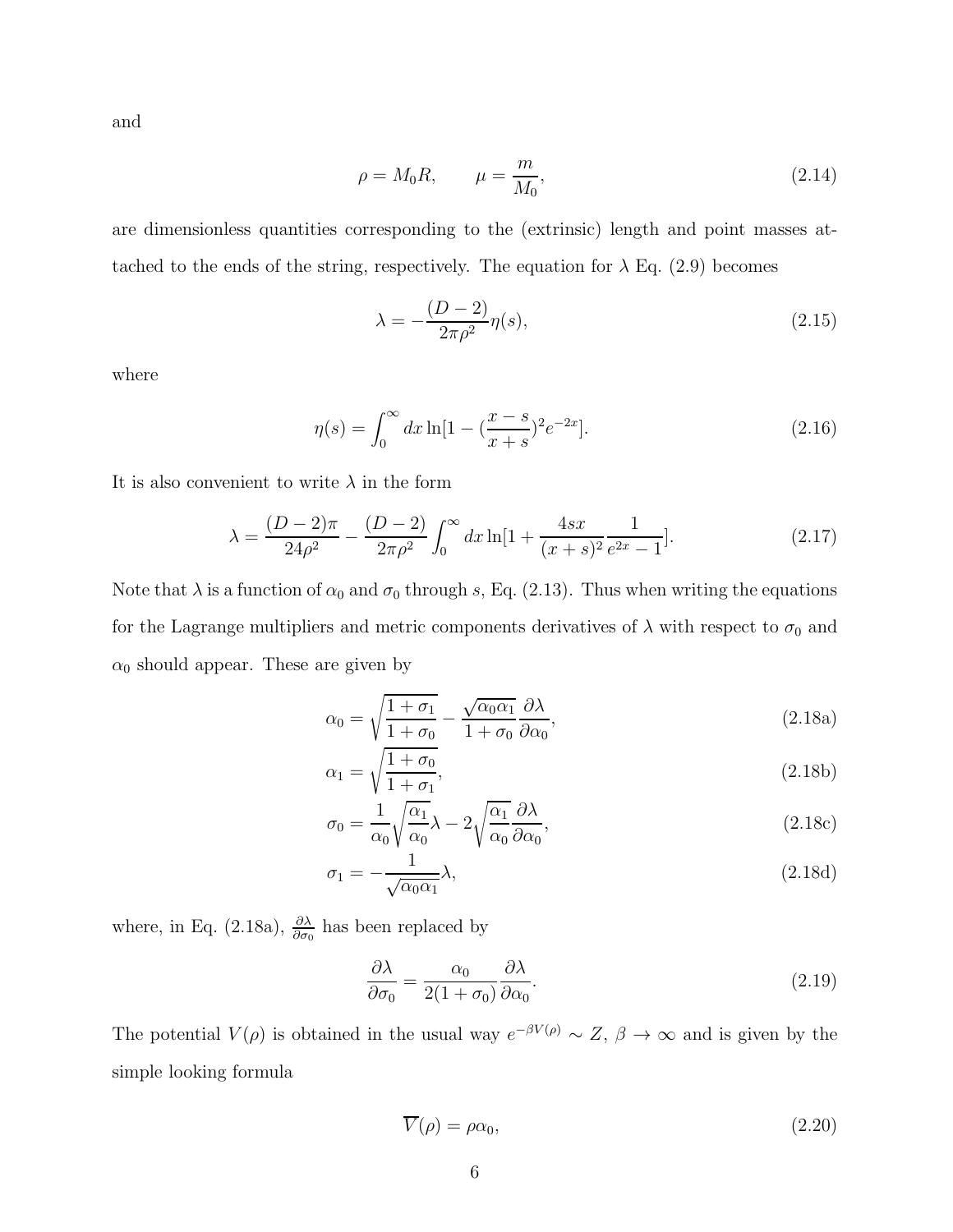which follows from Eq. (2.8) and the gap equations (2.18). The potential  $\overline{V}(\rho)$  is also a dimensionless quantity,  $\overline{V}(\rho) = M_0^{-1} V(\rho)$ . Of course there is no way to solve Eqs. (2.18) analytically thus Eq. (2.20) is only a formal expression for  $\overline{V}(\rho)$ . One can play with Eqs. (2.18) and write down an expression for  $\alpha_0$ 

$$
\alpha_0 = \sqrt{1 - \frac{1 + \alpha_0 \alpha_1}{\sqrt{\alpha_0 \alpha_1}} \lambda - (1 - \alpha_0 \alpha_1) \sqrt{\frac{\alpha_0}{\alpha_1} \frac{\partial \lambda}{\partial \alpha_0}}},
$$
\n(2.21)

which will be useful for discussing some limiting situations in the last section.

# III. NUMERICAL ANALYSIS

For the numerical analysis of the problem it is more convenient to write Eqs. (2.18) in the form

$$
\alpha_0 = \sqrt{\frac{1+\sigma_1}{1+\sigma_0}} + c\alpha_0\sqrt{\alpha_0\alpha_1},\tag{3.1a}
$$

$$
\alpha_1 = \sqrt{\frac{1+\sigma_0}{1+\sigma_1}},\tag{3.1b}
$$

$$
\sigma_0 = -\frac{\alpha_1 \sigma_1}{\alpha_0} + 2c(1 + \sigma_0)\sqrt{\alpha_0 \alpha_1},\tag{3.1c}
$$

$$
\sigma_1 = \frac{\alpha_0^2 (1 + \sigma_0)}{\sqrt{\alpha_0 \alpha_1}} b,\tag{3.1d}
$$

where

$$
c = \frac{(D-2)}{2\pi} \frac{\beta(s)}{\mu^2 s}; \qquad \beta(s) = \frac{\partial \eta(s)}{\partial s}, \qquad (3.2)
$$

$$
b = \frac{(D-2)\eta(s)}{2\pi \mu^2 s^2}.
$$
\n(3.3)

Combining Eqs. (3.1a) and (3.1b) we get

$$
\alpha_0 \alpha_1 = 1 + c \alpha_0 \alpha_1 \sqrt{\alpha_0 \alpha_1},\tag{3.4}
$$

or

$$
cx^3 - x^2 + 1 = 0,\t\t(3.5)
$$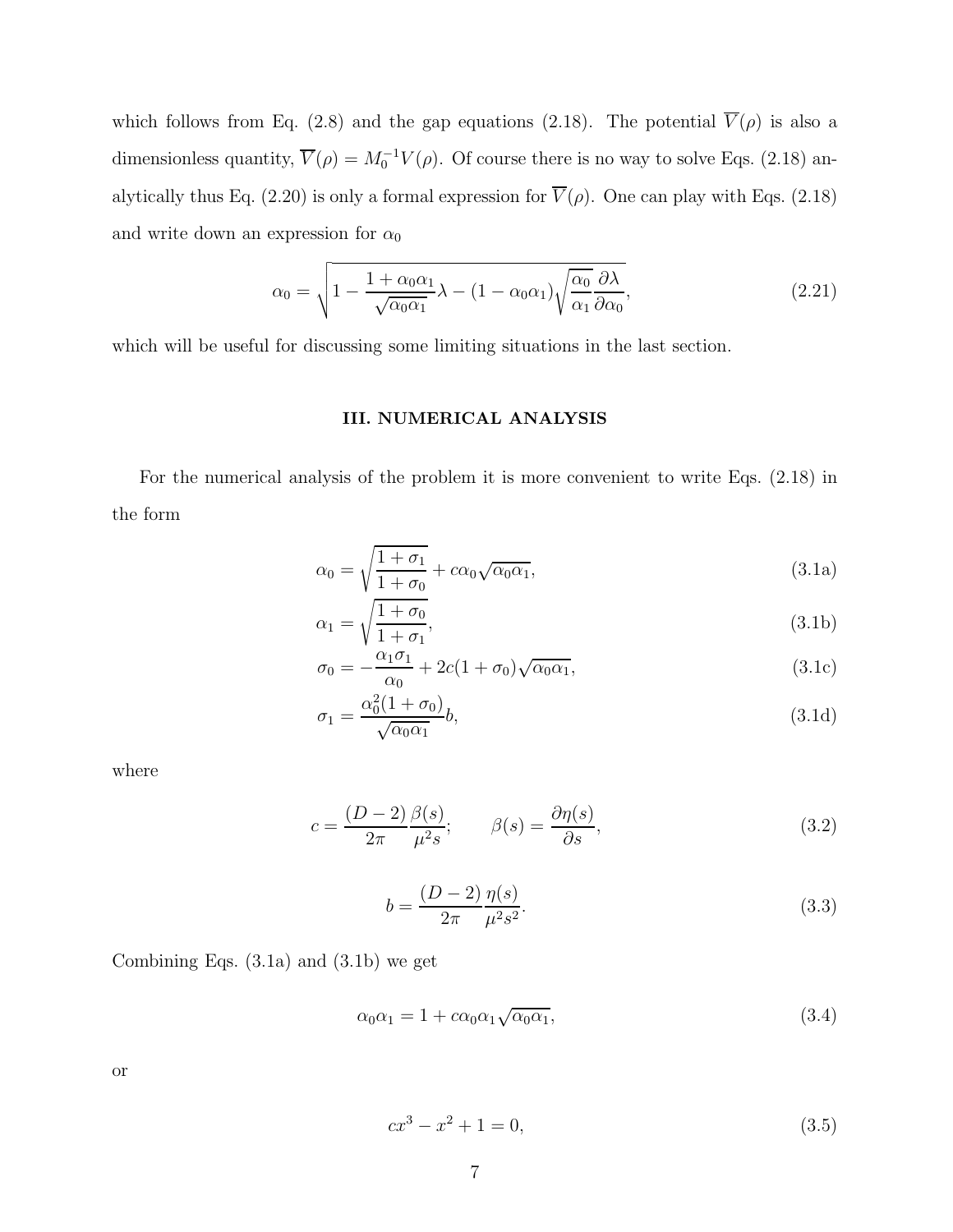where

$$
x = \sqrt{\alpha_0 \alpha_1}.\tag{3.6}
$$

We can now solve Eqs.  $(3.1)$  in terms of x

$$
\alpha_0 = \sqrt{\frac{1 + (b - 2c)x}{(1 - (b + c)x)(1 - cx)}},\tag{3.7a}
$$

$$
\alpha_1 = \sqrt{\frac{1 - (b + c)x}{(1 + (b - 2c)x)(1 - cx)}},\tag{3.7b}
$$

$$
\sigma_0 = -\frac{(b - 2c)x}{1 + (b - 2c)x},\tag{3.7c}
$$

$$
\sigma_1 = \frac{bx}{1 - (b + c)x}.\tag{3.7d}
$$

Thus at the end everything depends now on s and  $\mu$ . From Eq. (2.13) we can recover the  $\rho$ -dependence. In figures 1 to 3 we have the behavior of  $\eta$ ,  $\beta$ , c and b as functions of s for various values of the mass parameter  $\mu$ . We see in Fig.1 that  $\eta(s)$  presents a maximum for  $s = s_0 \approx 0.27$ , at this point  $\beta = \frac{\partial \eta(s)}{\partial s}$  vanishes and the problem can be solved exactly. This point corresponds to the maximum value of the Casimir energy Eq. (2.15) for a given length  $ρ$ . In this point  $c(s<sub>0</sub>) = 0$  and from Eq. (3.5)  $x = 1$ . Thus the solution to the gap equations is

$$
\alpha_0 = \sqrt{1 - 2\lambda},\tag{3.8a}
$$

$$
\alpha_1 = \frac{1}{\sqrt{1 - 2\lambda}},\tag{3.8b}
$$

$$
\sigma_0 = \frac{\lambda}{1 - 2\lambda},\tag{3.8c}
$$

$$
\sigma_1 = -\lambda. \tag{3.8d}
$$

From Eqs.  $(2.13)$ ,  $(3.8a)$  and  $(3.8c)$  we see that

$$
\lambda = 1 - \frac{\mu^2 s_0^2}{\rho^2},\tag{3.9}
$$

comparing with Eq. (2.15) we find

$$
\rho = \mu s_0 \sqrt{1 - \frac{(D-2)}{2\pi} \frac{\eta(s_0)}{\mu^2 s_0^2}}.
$$
\n(3.10)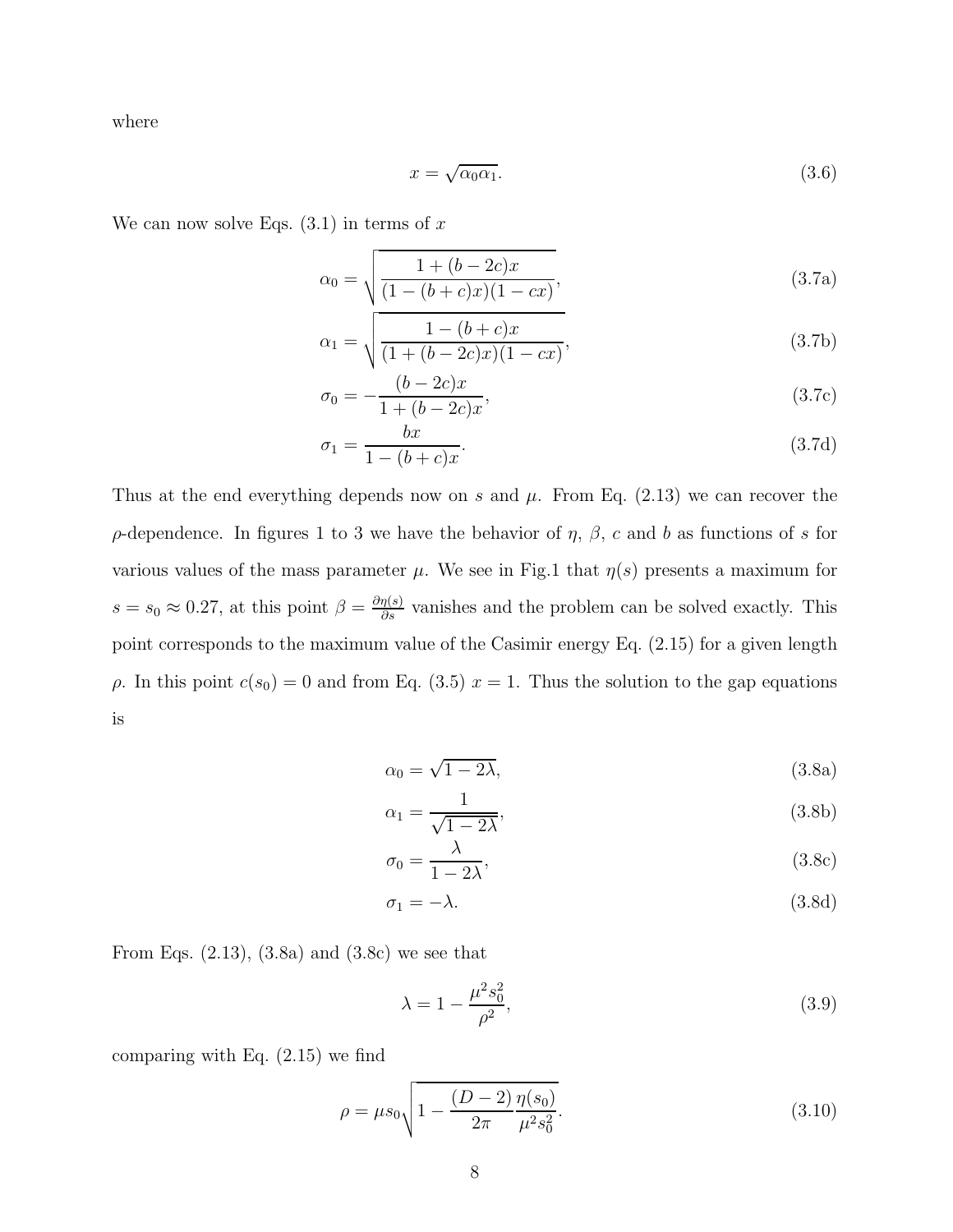The potential can then be written as a function of  $\mu$  as follows

$$
\overline{V}(\mu) = \mu s_0 \sqrt{1 + \frac{(D-2)\eta(s_0)}{2\pi} \mu^2 s_0^2}.
$$
\n(3.11)

Since  $\eta(s_0)$  < 0 Eq. (3.11) implies that there is a minimum value of  $\mu$  for which the potential exists at  $s = s_0$ , denoting this value by  $\mu_{min}$  we see that it is given by

$$
\mu_{min} = \sqrt{\frac{(D-2)}{2\pi} \frac{|\eta(s_0)|}{s_0^2}}.\tag{3.12}
$$

The general solution of the problem is given by Eqs. (3.5) and (3.7). Fig.4 shows the behaviour of  $\alpha_0$ ,  $\alpha_1$ ,  $\sigma_0$  and  $\sigma_1$  as functions of  $\rho$  for various values of the mass parameter  $\mu$ . We see that for large  $\rho$ ,  $\alpha_0$  and  $\alpha_1$  tend to one while  $\sigma_0$  and  $\sigma_1$  approach zero. Thus from Eq. (2.13) we see that for finite  $\mu$  large- $\rho$  is equivalent to large-s, this will be of interest when discussing Lüscher term in the following section. In Fig.5 we show the behaviour of the potential  $V(\rho)$  for several values of the mass  $\mu$ . We see that for big and small values of  $\mu$ the curves come close together in agreement with Eq. (2.12) approaching the Nambu-Goto result for  $\mu = 0, \infty$ . We also see that the small bump in Fig.2 of [17] for  $\mu \approx 0.3$  is not present. This being probably a numerical artefact. We next show in Fig.6 the so called deconfinement radious  $\rho_{dec}$  as a function of  $\mu$ . This is the value of  $\rho$  for which the potential vanishes and probably signals the presence of the tachyon in string models. Comparing with Fig.3 of [17] we see that the behaviour is very similar avoiding, however, the numerical trick of [17] at  $\mu \approx 0.1$ .

### IV. DISCUSSION AND CONCLUSIONS

We have obtained exact results to the problem of quark mass corrections to the string potential for the Nambu-Goto model in the case where the masses attached to the ends of the string are equal. These results are similar to those presented by Lambiase and Nesterenko [17] obtained under some symplifying assumptions. There is, however, a subtle point concerning the Lüscher term which we would like to discuss. For a string with fixed ends Lüscher term has a contribution to the potential of the form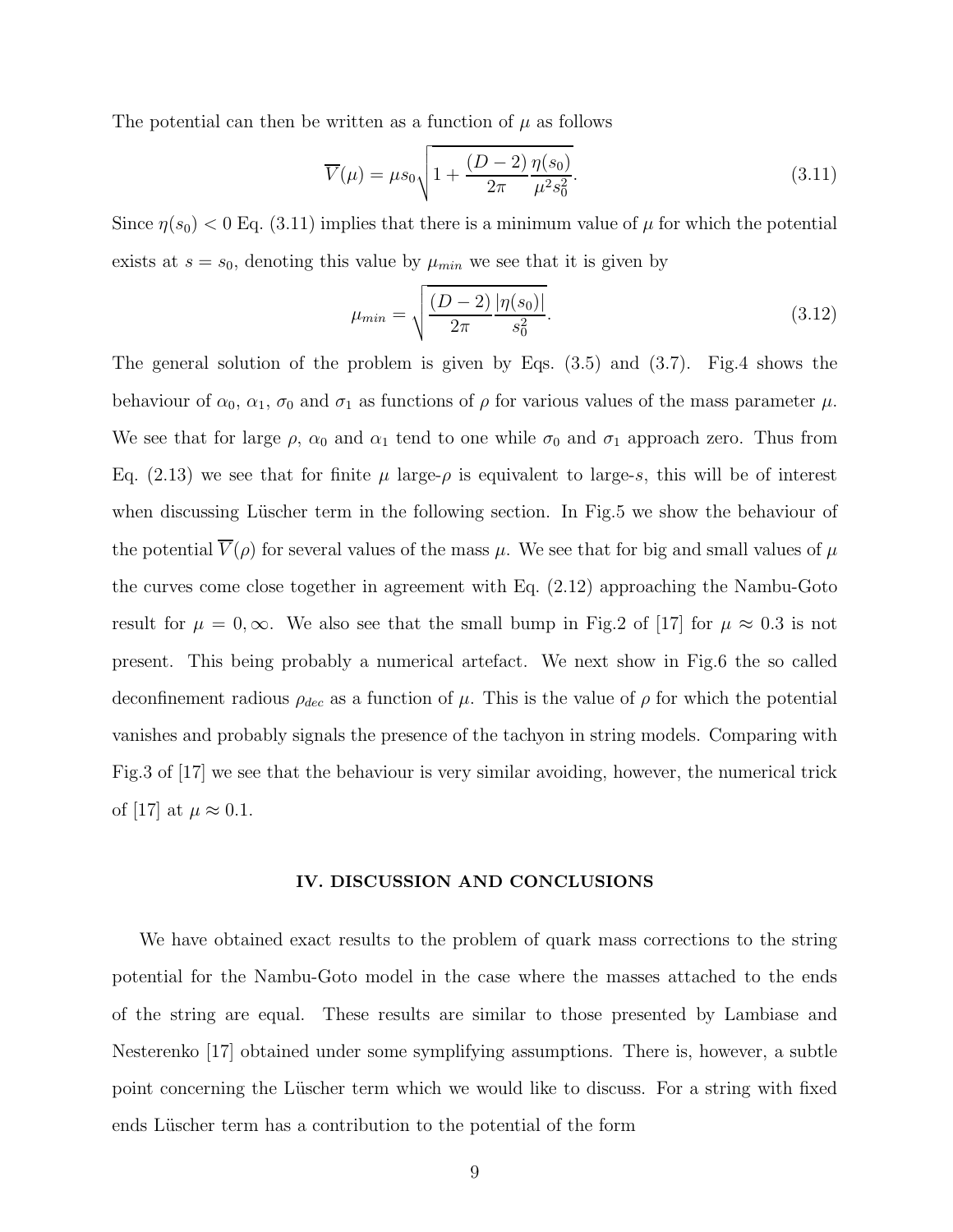$$
\overline{V}_L(\rho) = -\frac{(D-2)\pi}{24\rho}.\tag{4.1}
$$

The importance of this term is that it is universal i.e., independent of the details of a whole class of models, in particular, independent of the parameters of the model under consideration. In the one-loop approximation to the problem discussed above the potential becomes

$$
\overline{V}(\rho) = \rho + (D - 2)E_c,\tag{4.2}
$$

where  $E_c$  is given by

$$
E_c = \frac{\eta(s)}{2\pi\rho},\tag{4.3}
$$

and  $E_c$  depends on the mass  $\mu$  through s (see Eq. (2.13)) thus apparently giving Lüscher term a mass dependence. It is important to notice, however, that this Coulomb-like term arises as a long distance (large- $\rho$ ) effect. Thus strictly speaking corrections to Lüscher term, if any, should be obtained after expanding Eq.  $(4.2)$  for large  $\rho$ . From our numerical results we can see that large- $\rho$  is equivalent to large-s for a given finite value of  $\mu$ . Thus for large  $\rho$ ,  $\alpha_0$  and  $\alpha_1$  are essentially one and from Eqs. (2.20) and (2.21) the potential becomes

$$
\overline{V}(\rho) \approx \rho \sqrt{1 - 2\lambda} \approx \rho (1 - \lambda + \ldots). \tag{4.4}
$$

For large-s we can approximate the integral involved in the definition of  $\lambda$  Eq. (2.17) with the result

$$
\lambda \approx \frac{(D-2)\pi}{24\rho^2} - \frac{(D-2)\pi}{12\rho^3} \mu, \qquad s \to \infty.
$$
 (4.5)

Thus the potential becomes

$$
\overline{V}(\rho) = \rho - \frac{(D-2)\pi}{24\rho} + \frac{(D-2)\pi}{12\rho^2}\mu + \dots
$$
\n(4.6)

leaving Lüscher term universal.

In conclusion the study of the interquark potential for string models with masses attached to its ends is of undoubted interest by itself as a mathematical problem and certainly for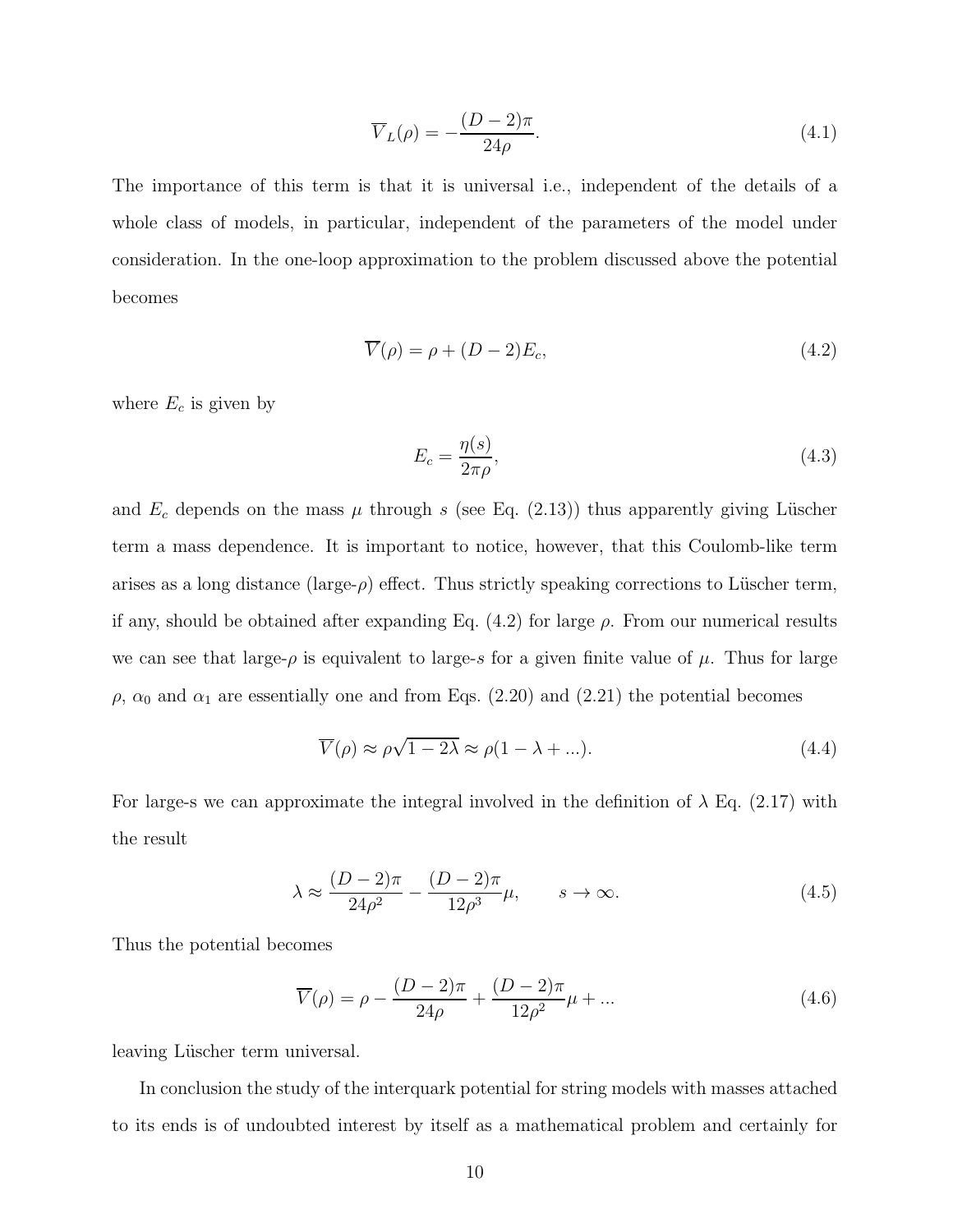the possible physical applications to the low energy regime of QCD. Here we have presented exact solutions to the gap equations and the interquark potential has been obtained for several values of  $\mu$ . We see that having finite point masses at the ends of the string has considerable effects on the potential. Also the deconfinement radious become a function of  $\mu$ and its value could be fixed phenomenologically. We also discuss the universality of Lüscher term and argue that it remains universal if we understand it strictly as a long distance effect with mass corrections coming up at higher orders in  $\rho^{-1}$ . Finally the tachyon problem of string theories remains unresolved although recently [18] there has been some discussion on how one can possibly avoid it.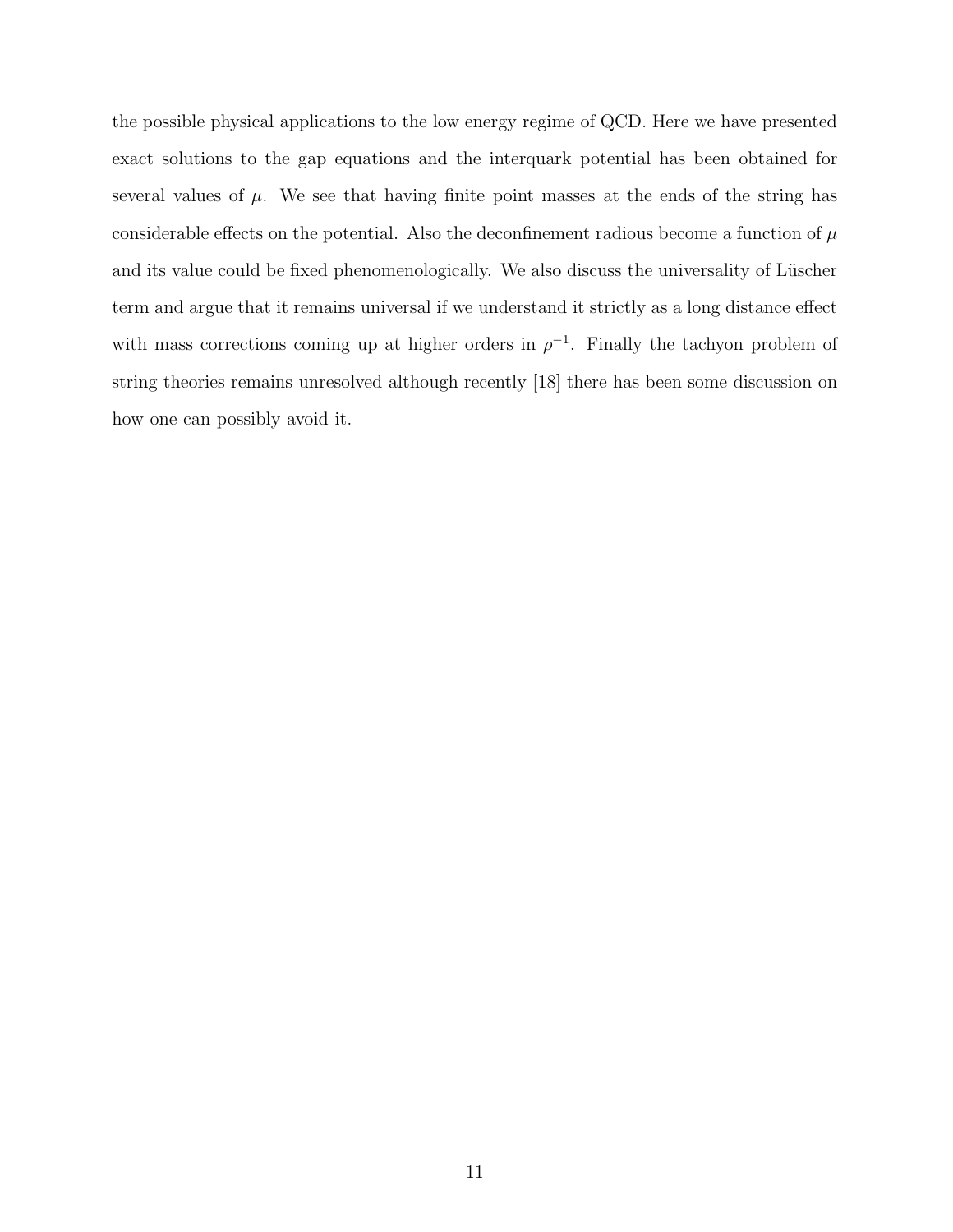## Figure Captions

Fig.1

We show  $\eta(s)$  as a function of log(s) Eq. (2.16) which essentially defines the Casimir energy Eq. (2.12). For  $\mu = 0$ ,  $\infty$  the quantity s given by Eq. (2.13) takes the values  $\infty$ , 0 respectively and the Casimir energy becomes  $E_c = -\frac{\pi}{24}$  $\frac{\pi}{24R}$ . This value coincide with the one obtained for a string with fixed ends boundary conditions. We see that  $\eta(s)$  has a maximum at  $s = s_0 \approx 0.27$ . At this point we can obtain an exact analytical solution given by Eqs. (3.8).

# Fig.2

The quantity  $\beta = \frac{\partial \eta(s)}{\partial s}$  is shown as a function of s. The point  $s = s_0 \approx 0.27$  where  $\beta(s_0) = 0$ corresponds to the maxima of  $\eta(s)$ . From Eq. (3.2) we see that  $c(s_0) = 0$ , Eq. (3.5) implies  $x = 1$  and a particular solution follows (see Eqs. (3.8)).

#### Fig.3

We show the quantities denoted by  $c(s)$  (dashed line) and  $b(s)$  (solid line) as functions of s for  $\mu = 10^{-3}$  (Fig.3a) and 10<sup>3</sup> (Fig.3b). These quantities are defined by Eq. (3.2) and (3.3) respectively. In Fig.3a  $c(s)$  eventually reaches a minimum value and then goes up passing through zero at  $s = s_0$ . The curve for  $b(s)$  is always negative as follows from Eq. (3.3).

#### Fig.4

The solutions to the gap equations Eqs. (3.7) for the Lagrange multipliers  $\alpha_0$ ,  $\alpha_1$  and metric components  $\sigma_0$ ,  $\sigma_1$  are shown as functions of  $\rho = M_0R$  for  $\mu = 100, 1$ , and 0.1 (solid, dashed and dash-dotted lines, respectively). In Fig.4a the curves for  $\alpha_0$  are the lower ones and for  $\alpha_1$ the upper ones, while those for  $\sigma_0$  (above) and  $\sigma_1$  (below) appear in Fig.4b. The minimum value  $\alpha_0$  can reach is zero as follows from Eq. (2.21).

#### Fig.5

The dimensionless interquark potential  $\overline{V}(\rho)$  Eq. (2.20) is here shown as a function of  $\rho =$  $M_0R$  for  $\mu = 0.3, 10, 100, 0$  or  $\infty$  (dotted, dashed, solid and dash-dotted lines, respectively).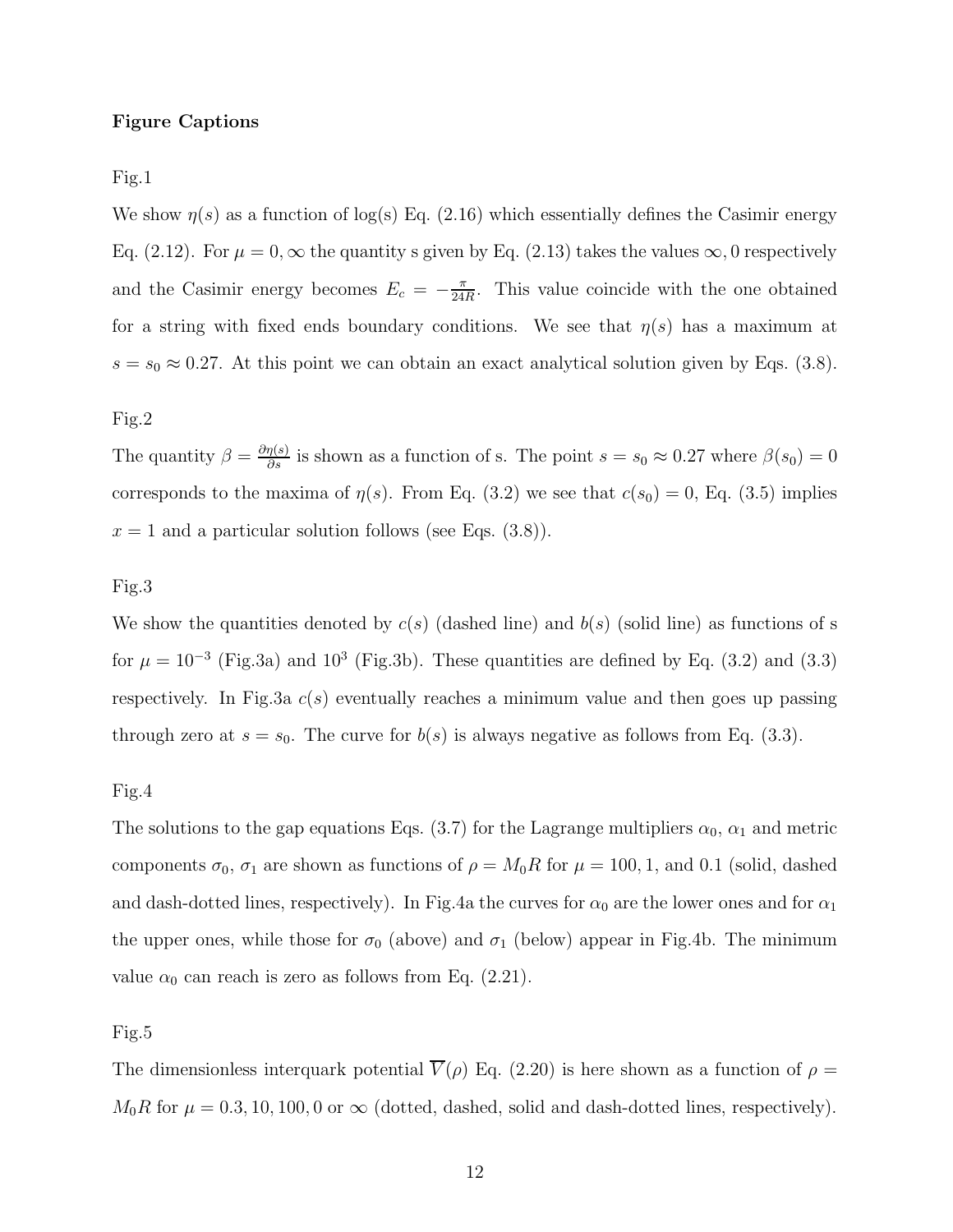When  $\mu = 0$ ,  $\infty$  (dash-dotted line) corresponding to free and fixed ends strings respectively the potential becomes the well known Nambu-Goto potential. As the mass  $\mu$  varies between zero and infinity  $\overline{V}(\rho)$  essentially keeps its shape but reaching a vanishing value at different deconfinement radious  $\rho_{dec}$  (see Fig.6). In all the cases the potential becomes linear for large values of  $\rho$ .

Fig.6

The so called deconfinement radious  $\rho_{dec}$  which is defined as the value of  $\rho$  for which  $\overline{V}(\rho =$  $\rho_{dec}$  = 0 is here shown as a function of the mass parameter  $\mu = \frac{m}{M}$  $\frac{m}{M_0}$ . For  $\mu = 0, \infty$  $\rho_{dec}(\mu) = \sqrt{\frac{(D-2)\pi}{12}} |_{D=4} \approx 0.72$  as in the Nambu-Goto case. For finite  $\mu$ -values  $\rho_{dec}$  lies in the interval  $0.31 \le \rho_{dec} \le \sqrt{\frac{(D-2)\pi}{12}} |_{D=4} \approx 0.72$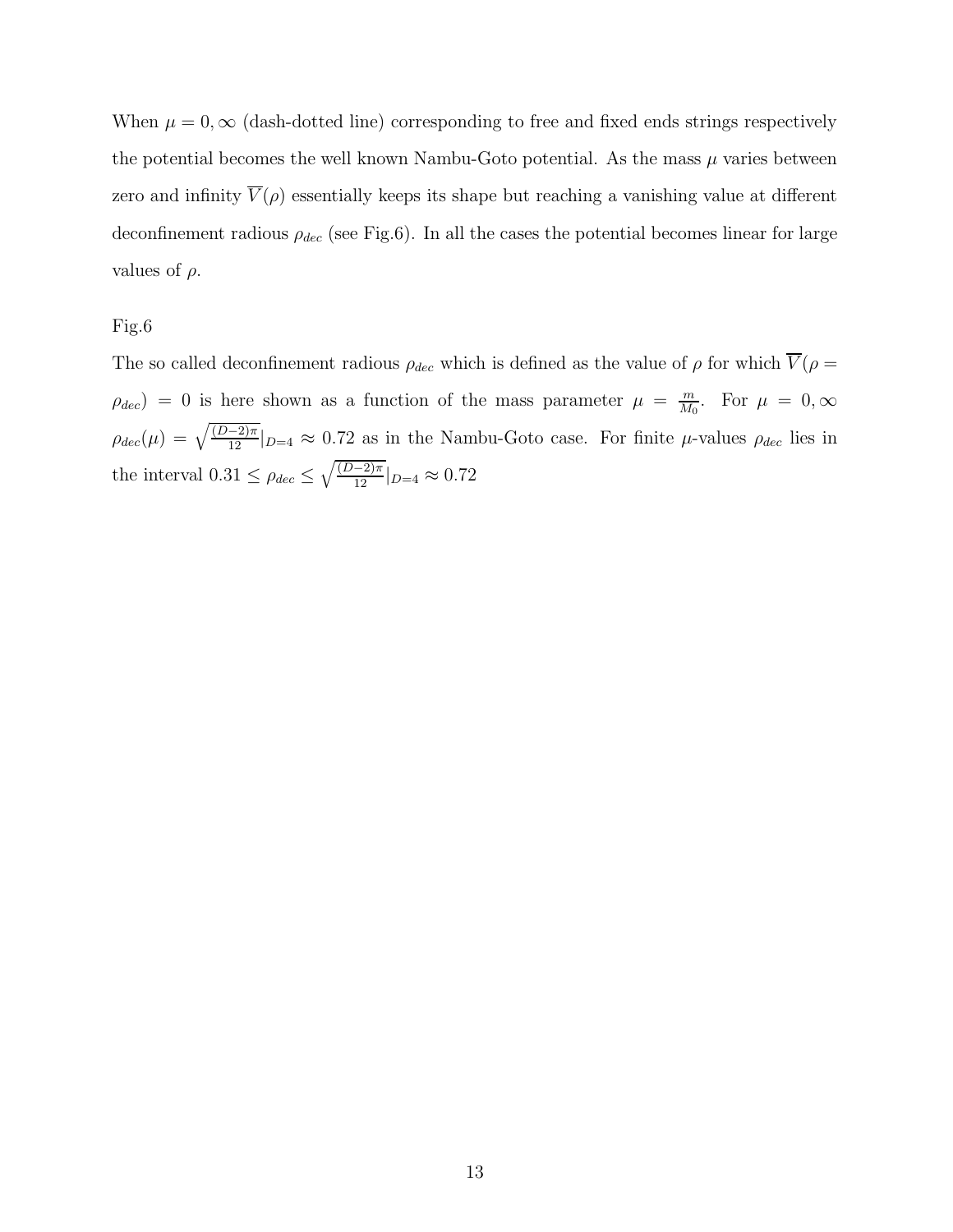# References

- 1) Y. Nambu, in Symmetries and Quark Models, edited by R. Chand (Gordon and Breach, New York, 1970); T. Goto, Prog. Theor. Phys. 46, 1560(1971).
- 2) T. Eguchi, Phys. Rev. Lett. 44, 126(1980).
- 3) A. Schild, Phys. Rev. D16, 1722(1977).
- 4) M. Lüscher, K. Symanzik, and P. Weisz, Nucl. Phys. **B173**, 365(1980),
- 5) O. Alvarez, Phys. Rev. D24, 440(1981).
- 6) J.F. Arvis, Phys. Lett 127B, 106 (1983).
- 7) R.D. Pisarski and O. Alvarez, Phys. Rev. D26, 3735(1982); A. Antillón and G. Germán, Phys. Rev. D47, 4567(1993).
- 8) M. Flensburg and C. Peterson, Nucl. Phys. B283, 141(1987); F. Karsch and E. Laermann, Rep. Prog. Phys. 56, 1347(1993).
- 9) J. Polchinski, Phys. Rev. Lett. 68, 1267(1992); Phys. Rev. D46, 3667(1992).
- 10) G. Germán, H. Kleinert, and M. Lynker, Phys. Rev. D46, 1699 (1992); G. Germán, M. Lynker, and A. Macías, Phys. Rev. D46, 3640(1992); G. Germán and M. Lynker, Phys. Rev. D46, 5678(1992); A. Antillón and G. Germán, Phys. Rev. D49, 1966(1994).
- 11) M. Natsuume, Phys. Rev. D48, 835(1993).
- 12) A.M. Polyakov, Nucl. Phys. B268, 406(1986); H. Kleinert, Phys. Lett. 174B 335(1986); for a review see A. M. Polyakov, *Gauge Fields and Strings* (Harwood Academic Publishers, Chur, 1987).
- 13) G. Germán, Mod. Phys. Lett. A6, 1815(1991).